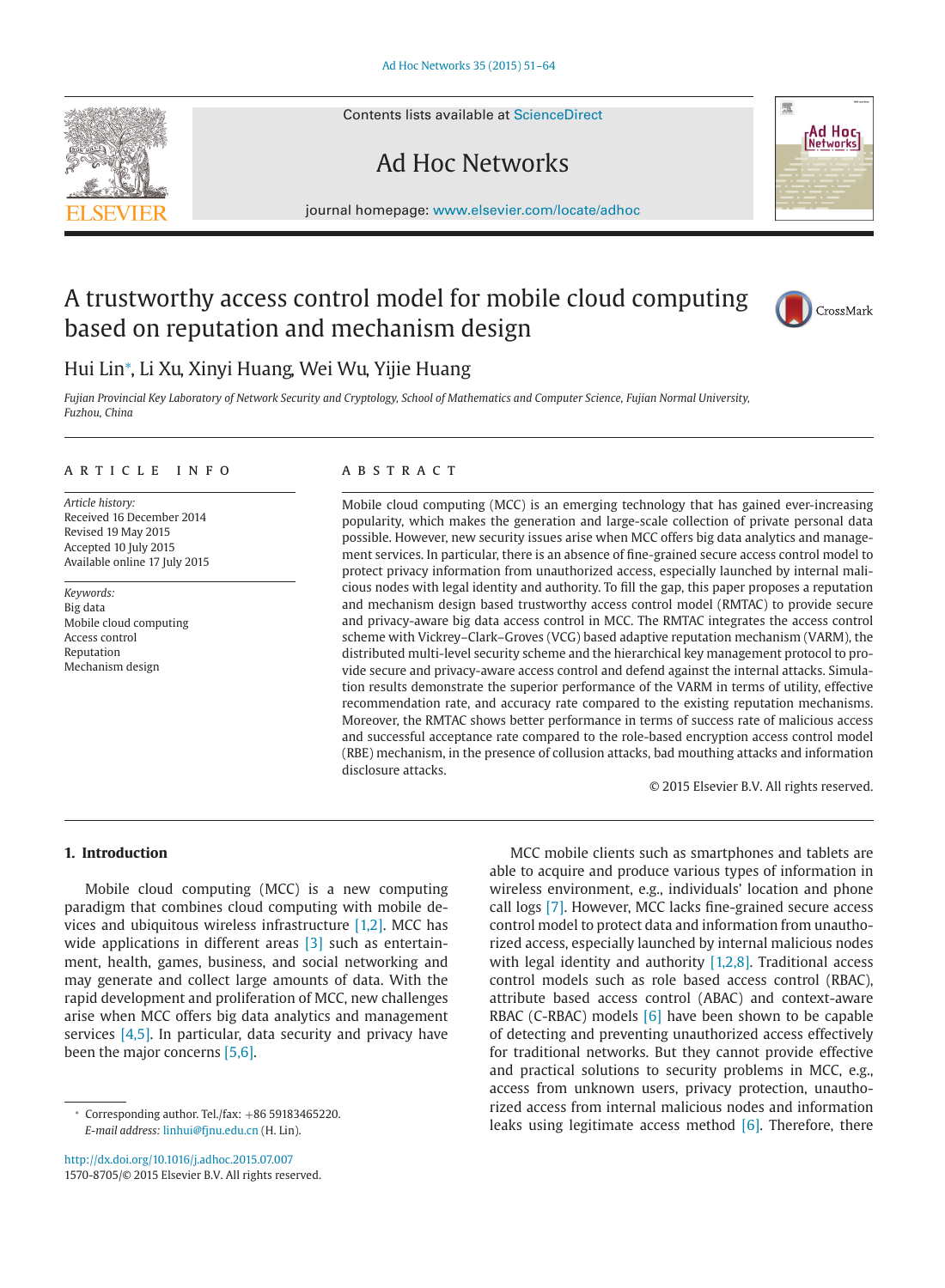is an urgent need for a new secure access control model to address above-mentioned limitations of existing methods by taking in account the characteristics of MCC [\[6,9\].](#page--1-0)

In MCC, service providers such as mobile clients or cloud servers offer the data and information access based on the prior knowledge they possess about the visitor and also on the sensitivity of the data and information [\[9\].](#page--1-0) To design a new access control model that quantifies the prior knowledge and shares the data and information based on this knowledge, it is necessary to analyze the trustworthiness of the relationship between the visitor and provider [\[7\].](#page--1-0) As a result, trust based access control has been introduced into MCC to implement secure access, management and the use of data.

Although a number of trust based access control models have been proposed in the literature [\[5–15\],](#page--1-0) most of them were based on the trusted third party and traditional cryptographic encryption and authentication techniques, thus ignoring internal attacks launched by an inside attacker that has the legal identity and dishonest recommendations used to frame up good parties and/or boost trust values of malicious peers. Moreover, they did not take into account privacy preserving, information leak, and hierarchical fine-grained secure access control [\[9\].](#page--1-0)

To overcome the above-mentioned problems, we introduce a reputation mechanism as a key scheme and an effective approach to characterize and quantify nodes' trust, and propose a reputation and mechanism design based trustworthy access control model (RMTAC) in this paper. To the best of our knowledge, the RMTAC is the first secure access control model in MCC integrating the reputation evaluation model with mechanism design and distributed multi-level security scheme to defend against internal collusion attacks, bad mouthing attacks and information disclosure attacks. The major contributions of this work include:

- (1) The RMTAC integrates the Vickrey–Clark–Groves (VCG) based adaptive reputation mechanism (VARM), a distributed multi-level security scheme and a hierarchical key management protocol. The combination of these parts can effectively implement the fine-grained secure access control and privacy protection in MCC.
- (2) The VARM can adaptively adjust the initial reputation value of an unknown user according to the actual network status, effectively incent users to provide honest recommendation, and thus improve the accuracy and credibility of the reputation evaluation, and the effectiveness of the reputation mechanism. Meanwhile, the proposed distributed multi-level security scheme and hierarchical key management protocol overcome the drawbacks of the centralized security mechanism that needs a trusted third party.
- (3) Extensive OPNET simulation experiments demonstrate that the VARM improves the effectiveness of the reputation mechanism compared to the existing RP-CRM (reliable recommendation and privacy preserving based cross-layer reputation mechanism) and FSLR (familiarity and subjective logic based reputation model) mechanisms, and the RMTAC outperforms the existing role-based encryption access control model (RBE) in the presence of collusion attacks,

bad mouthing attacks and information disclosure attacks.

The remainder of this paper is organized as follows. Section 2 presents a brief review of the related work; [Section 3](#page--1-0) describes the network and adversary models; [Section 4](#page--1-0) introduces the details of the implementation of RMTAC; [Section 5](#page--1-0) presents the costs analysis and experimental evaluation of the VARM and RMTAC; finally, [Section 6](#page--1-0) concludes the paper and discusses some future work.

#### **2. Related work**

Trust based secure access control mechanisms have been widely studied in cloud computing and MCC to support secure and trustworthy big data access, communications and enhance collaborations among participants.

Choi et al. [\[6\]](#page--1-0) presented an ontology-based access control model (Onto-ACM) to address the difference in the permitted access control between service providers and users in cloud computing environments. Onto-ACM integrated the ontology reasoning scheme with the semantic analysis method to implement intelligent context-aware access to different cloud computing services differentiated according to security policies. Vidyalakshmi et al. [\[9\]](#page--1-0) presented a manageable and flexible access control model for smartphones based on trust. The proposed model firstly grouped similar files into categories that are virtual containers. Then, it proposed a way of computing trust values using weights assigned to categories and contexts. Last, with the computed trust value, the access to the categories was controlled. Yu et al. [\[10\]](#page--1-0) proposed a secure and scalable fine-grained data access control scheme. The proposed scheme combined the attributes based public key encryption scheme KP-ABE with proxy re-encryption and lazy re-encryption to achieve fine-grainedness, data confidentiality, and scalability simultaneously for cloud computing. Zhou et al. [\[11,12\]](#page--1-0) proposed a role-based encryption access control model (RBE) to enforce access policies on encrypted data and protect data privacy in a cloud storage system. The RBE used cryptographic techniques to allow the owner of the data to encrypt the data to a specific role, so that only the authorized users in this role or the predecessors of this role can decrypt. Xhafa et al. [\[13\]](#page--1-0) proposed a PHR service system to implement the fine-grained access control to PHR data in hybrid cloud. In PHR, anonymous attribute-based encryption technique is deployed to encrypt a symmetric key which is then used to encrypt the PHR files to achieve secure and fine-grained access control and user privacy protection. Hur et al. [\[14\]](#page--1-0) presented an attribute based data sharing scheme to enforce a fine-grained data access control for cloud computing. The proposed scheme generated the user secret keys through a secure two-party computation to enhance data privacy and confidentiality, and used an immediate user revocation scheme to achieve more secure and fine-grained data access control. Wu et al. [\[15\]](#page--1-0) presented a multi-message cipher-text policy attribute-based encryption (MCP-ABE) based access control mechanism. The mechanism implements the secure access control by allowing a content provider to specify an access policy and encrypt multiple messages within one